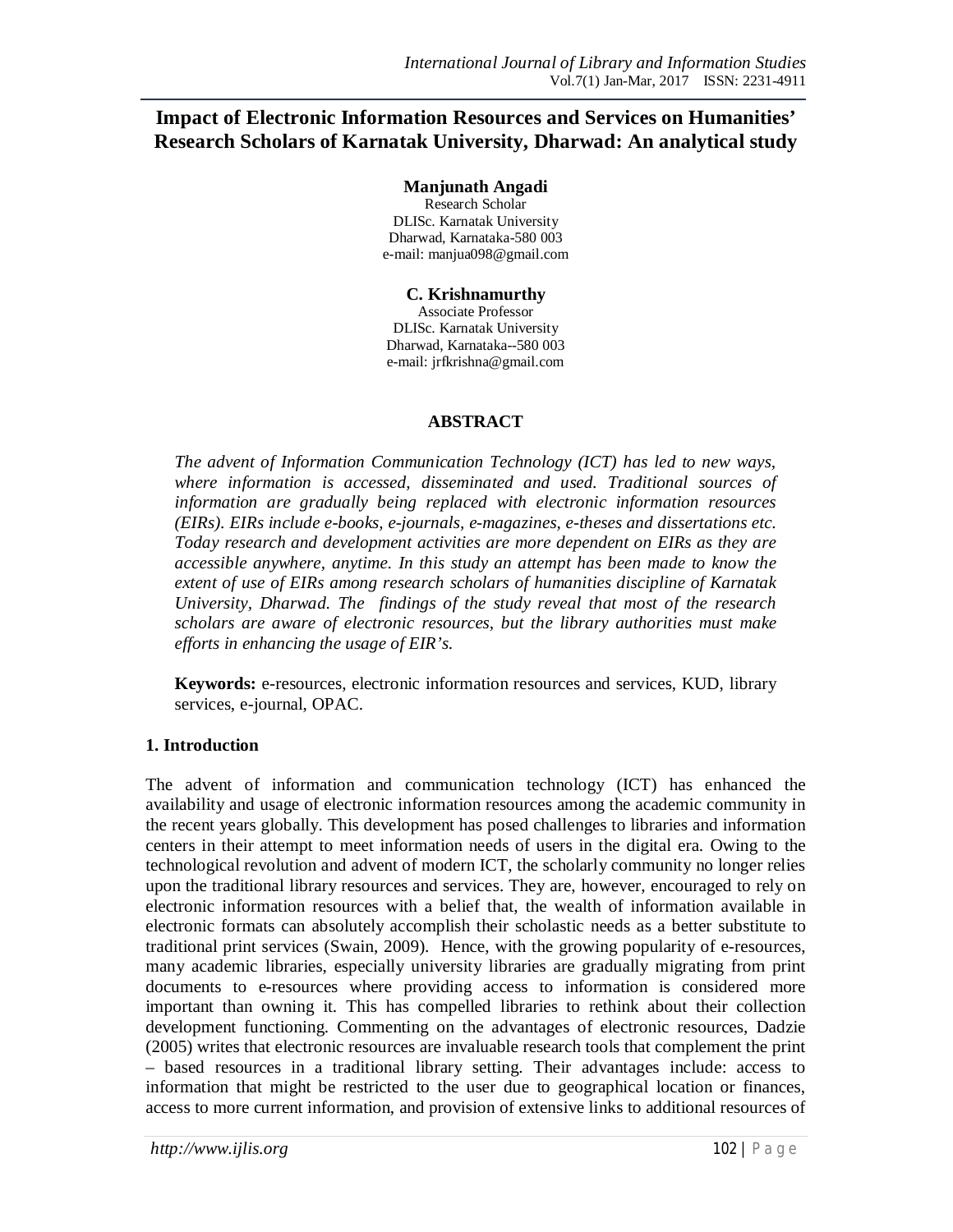related contents (Adeniran, 2013). The present study attempts to analyse how library usage is changing as a result of the advances in networked electronic services.

### **2. Karnatak University, Dharwad: A Brief Profile**

Karnatak University, Dharwad is one of the oldest and premier universities of the country, established in 1949, and had its official inauguration in March 1950. Dr. D. C. Pavate was the vice-chancellor from 1954 to 1967. The rapid development of the institution is credited to him. The university was recognized with the "University with Potential for Excellence (UPE)" by the University Grants Commission. The university is the second oldest, after University of Mysore, in the state of Karnataka. The University is working as a leading light to the many students of every nook and corner of the State. There are 43 post graduate Departments, 222 teachers and 5000 students (PG, M. Phil., Ph.D.). The girl students constitute more than 50% of the total strength, including PG Diploma, M. Phil. and Ph.D. courses. 6% of the students are from outside the state. There are 5 constituent colleges, offering UG courses in science, arts, commerce, fine arts, law and education. The University provides wide options and choices – 43 PG courses, 4 advanced diplomas and 28 diplomas, 11 certificate courses, 26 M.Phil. and 42 Ph.D. programmes. The Karnatak University Library was established in 1950. The library building has a carpet area of 4030 sq. mtrs. It accommodates about 4 lakhs books in its four stack rooms and around 300 students at a time to read in the reading halls of the library. A good collection of CD-ROMs in various subjects is also available for is also available for access. Library subscribes around 400 Research Journals in print and 5000 in Electronic form through UGC-INFONET Digital Library Consortium. UGC Info net E-Journals access facility - Library subscribes more than 5000 electronic journals in different disciplines through UGC-INFONET Electronic Journals consortium.

### **3. Review of the Literature**

Ojo and Akande (2005) in a survey of 350 respondents examined students access, usage and awareness of electronic information resources at the University College Hospital (UCH) Ibadan, Nigeria. The study revealed that the level of usage of the electronic information resources is not satisfactory. A major problem however identified was the lack of information retrieval skills for exploring electronic resources, thus, making the level of usage of resources by medical students very low. Madhusudhan (2010) evaluates the use of e-resources by research scholars of Kurukshetra University, Kurukshetra (India). The research scholars who participated in this survey are aware of e-resources and majority of them used these resources in support of their research. This shows that e-information sources will continue to be the necessary components of the academic community. The study concludes that electronic resources have become an integral part of the information needs of research scholars at Kurukshetra University. Shukla & Mishra (2011) determine the extent to which research scholars of Institute of Technology, Banaras Hindu University are aware and make use of electronic information resources, and also highlight the problems faced by research scholars in accessing e-resources. Results reveal that the Research scholars prefer electronic resources against print resources.76% of the research scholars use e-resources daily. It is found that 88% of the scholars use electronic information resources for their research work. Anil Kumar & Reddy (2014) conduct a study on use pattern of e-journals among research scholars in university libraries of Andhra Pradesh. From the study it was found that 16.10% of the researchers do not use UGC-INFONET e-journals. The study also reveals that 69.03% of them are not using open access e-journals. Most of the research scholars i. e. 71.40% face problems in using e-journals. Gakibayo et al. (2013) assess the utilization of electronic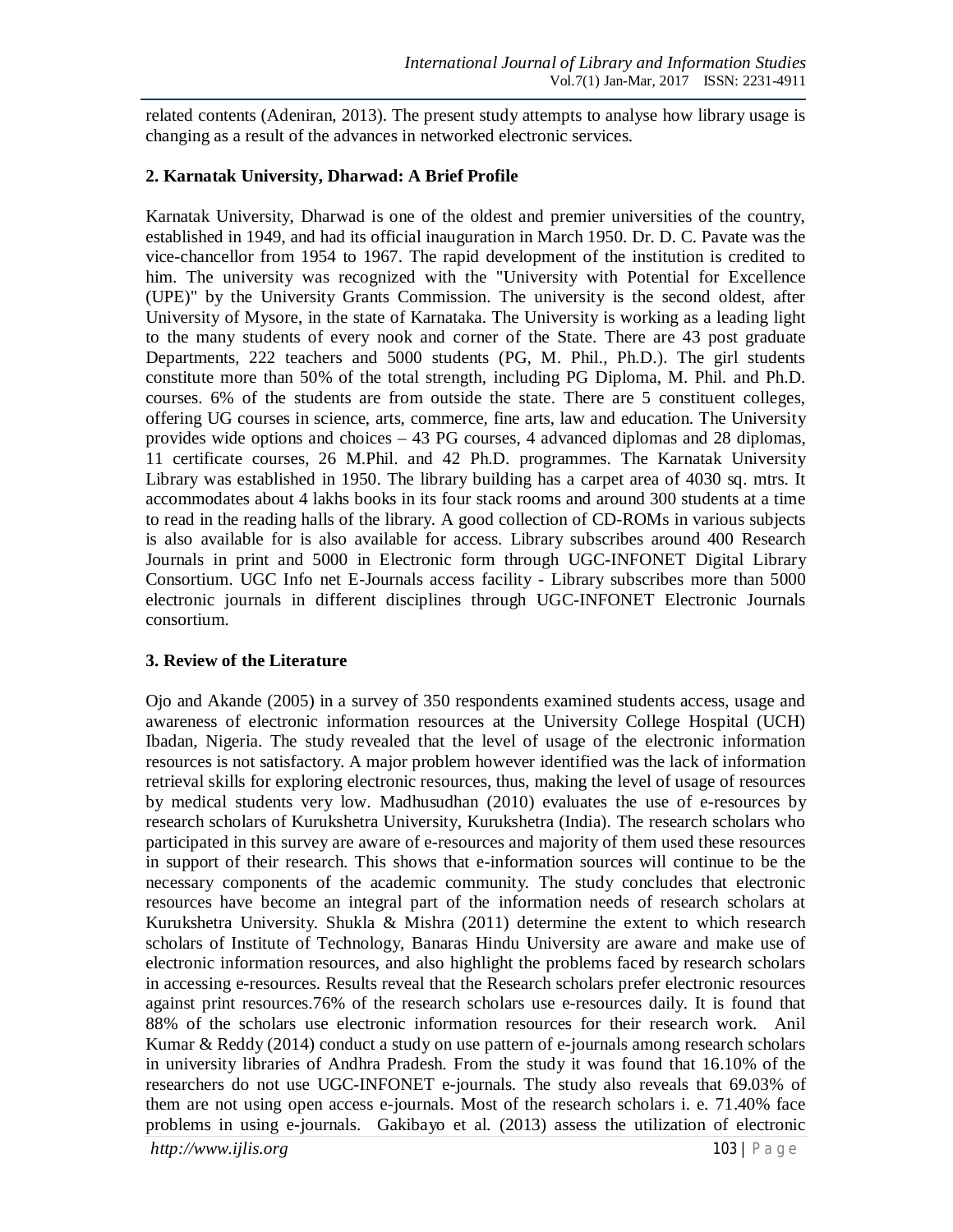information resources in Mbarara University Library. The study found that the students have a positive attitude towards electronic resources. 57.5% of the respondents can access wider range of e- information. The frequency of use of these resources indicated that a lot need to be done to increase e-resource use. 60.5% of the respondents were of opinion that University should have more networked computers.

### **4. Significance of the Study**

In the present era of information explosion, number of publications is becoming Webconcerned. Most of the university libraries have changed the contemporary outlook towards functions and services. The investigators decided to conduct this study with an intention to measure the usage of Electronic Information Resources (EIRs) by the research scholars of various departments in discipline of Humanities', Karnatak University, Dharwad.

#### **5. Scope and Limitations of the study**

The present study is confined to the research scholars of Humanities discipline of Karnatak University, Dharwad. The main focus of this study is to identify the specific needs and requirements of the research scholars and also to understand the level of satisfaction with regard to the use of EIRs and services extended by the University Library.

#### **6. Objectives of the study**

- 1. To examine the awareness of Electronic Information Resources (EIRs).
- 2. To find out the different purposes of using EIRs.
- 3. To know the problems faced by the research scholars.
- 4. To assess the impact of EIRs on research activities.
- 5. To suggest the ways and means for improving the collection of EIRs**.**

#### **7. Methodology**

Humanities research scholars are the target population for the study. The survey has been conducted and questionnaire was used to collect data in order to achieve the above mentioned objectives. A well structured questionnaire was designed to elicit data from Humanities research scholars. A total of 100 questionnaires were distributed among researchers, out of which, 90 valid questionnaires were collected with a response rate of 90% and then data was analyzed, tabulated, interpreted and presented.

#### **8. Results & Discussion**

The data collected through the questionnaires has been organized and tabulated by using simple statistical methods and presented in the form of tables in the following sections.

| Table-1: Gender wise distribution of respondents |                                                 |        |  |
|--------------------------------------------------|-------------------------------------------------|--------|--|
| Gender                                           | <b>No. of Respondents</b><br>Percentage $(\% )$ |        |  |
| Male                                             | 70                                              | 77.78  |  |
| Female                                           | 20                                              | 22.22  |  |
| <b>Total</b>                                     | 90                                              | 100.00 |  |

#### **8.1 Gender wise distribution of respondents**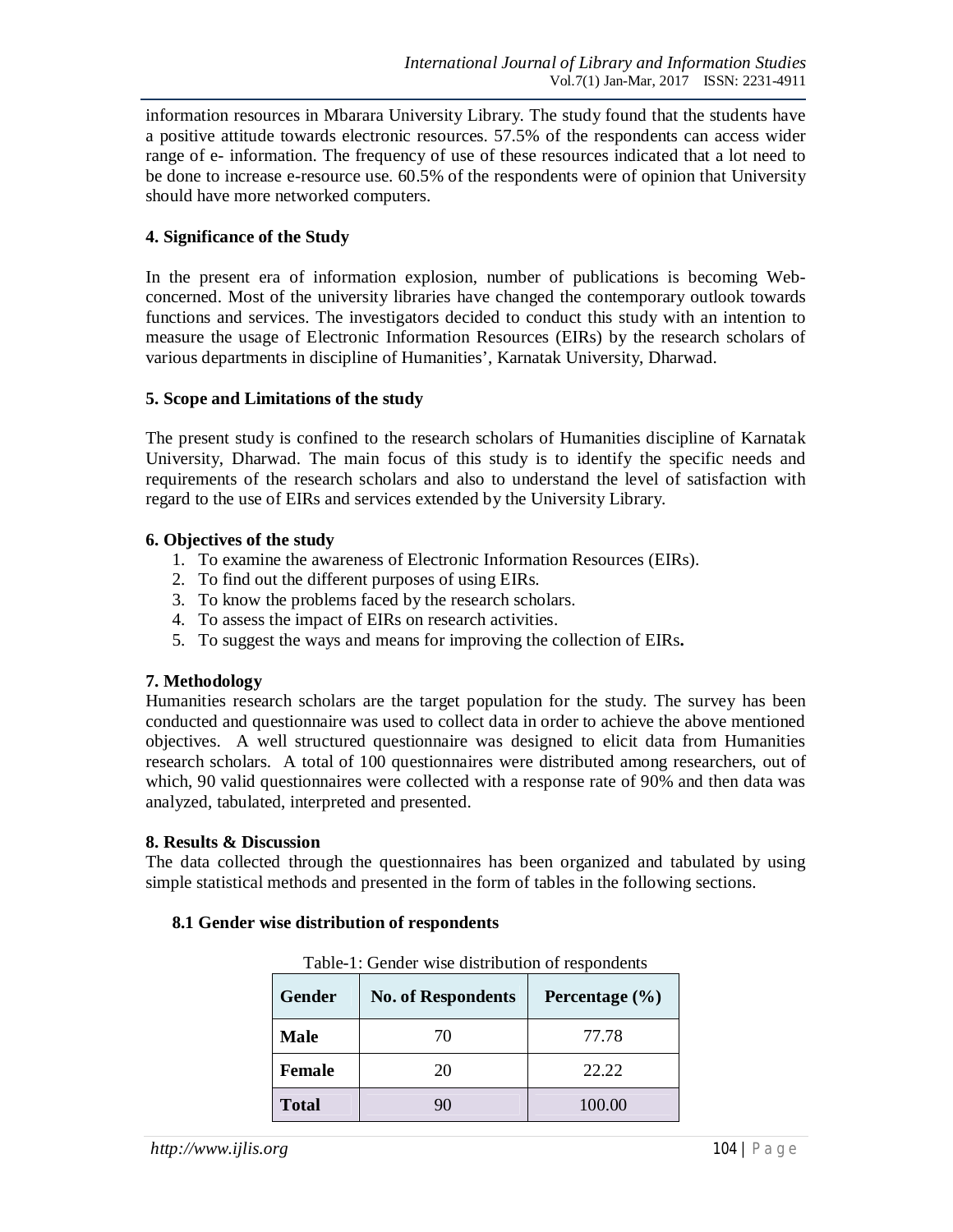Table-1 indicates gender wise distribution of respondents. Of the total 90 respondents surveyed, 70 (77.78%) are male and about 20 (22.22%) respondents are female.

| Table-2: Level of Internet skills among respondents |                                                 |        |  |  |
|-----------------------------------------------------|-------------------------------------------------|--------|--|--|
|                                                     | <b>No. of Respondents</b><br>Percentage $(\% )$ |        |  |  |
| Very good                                           | 35                                              | 38.89  |  |  |
| Good                                                | 49                                              | 54.44  |  |  |
| Fair                                                | 06                                              | 06.67  |  |  |
| <b>Uncertain</b>                                    | 00                                              | 00.00  |  |  |
| Poor                                                | $00\,$                                          | 00.00  |  |  |
| <b>Total</b>                                        | 90                                              | 100.00 |  |  |

### **8.2 Level of Internet skills among respondents**

It can be observed from the data given in the table-2 that majority of the respondents i.e., 49 (54.44%) rated their internet skills as good, while 35 (38.89%) rated as very good, followed by 06 (6.67%) rated as fair. It is clear that research scholars are aware of Internet and its use.

#### **8.3 Awareness about Electronic Information Resources**

|              | <b>No. of Respondents</b> | Percentage $(\% )$ |
|--------------|---------------------------|--------------------|
| Yes          | 86                        | 95.56              |
| No           | 04                        | 04.44              |
| <b>Total</b> | 90                        | 100.00             |

Table-3: Awareness about Electronic Information Resources

Table-3 shows that, out of 90 respondents, 86 (95-96%) are aware of the EIRs and only 04 (04.44%) are not aware. This reveals that maximum number of respondents are aware and make use of EIRs.

#### **8.4 Preferred version of information**

Table-4: Preferred version of information

| <b>Types of resource(s)</b> | <b>No. of Respondents</b> | Percentage $(\% )$ |
|-----------------------------|---------------------------|--------------------|
| Print                       |                           | 20.00              |
| Online                      |                           | 30.00              |
| <b>Both</b>                 |                           | 50.00              |
| Total                       | 90                        | 100.00             |

Electronic resources along with printed resources have become an integral part of library collection. A large number of Electronic Information Resources (EIRs) are being acquired by libraries to their collection. A question was raised to know which version of information resources the respondents prefer to make use. It can be observed from the table-4 that majority of the respondents i.e. 45 (50.00%) prefer both print and online resources, 27 (30.00%) respondents prefer online resource and only 18 (20.00%) respondents prefer only print resources.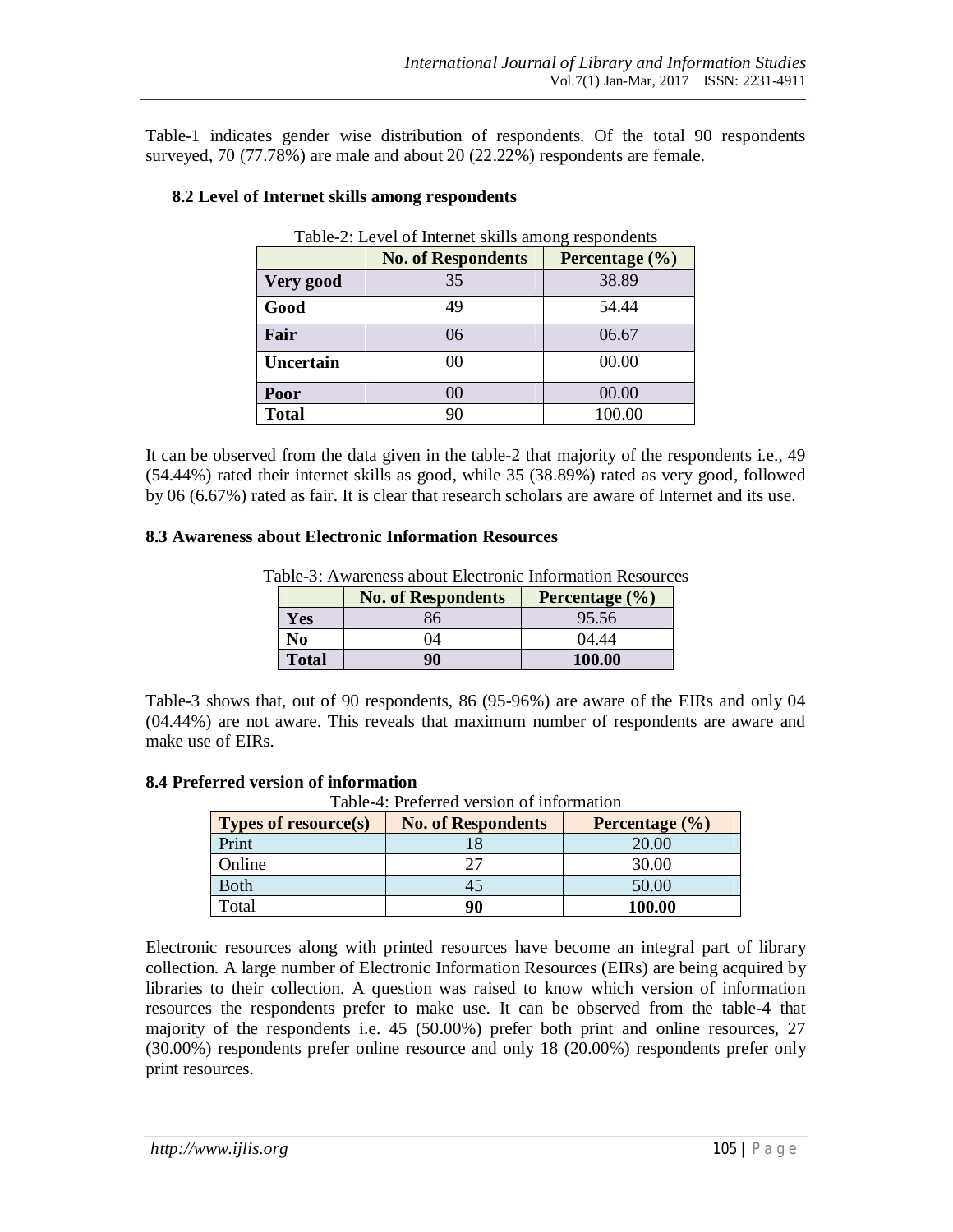| Table-5: Purpose of using Electronic Information Resources<br><b>Purpose</b> | No. of<br><b>Respondents</b> | <b>Percentage</b><br>(%) |
|------------------------------------------------------------------------------|------------------------------|--------------------------|
| For teaching                                                                 | 0.5                          | 05.56                    |
| Information gathering                                                        | 36                           | 40.00                    |
| For research work                                                            | 41                           | 45.56                    |
| Keeping update with the Subject trends                                       | 08                           | 08.88                    |
| Total                                                                        | 90                           | 100.00                   |

#### **8.5 Purpose of using Electronic Information Resources (EIRs)**

Table-5 Shows that the majority of respondents i.e. 41 (45.56%) use EIRs for research work, followed by 36 (40.00%) respondents make use for information gathering, less number of respondents i.e.08 (08.88%) make use for updating themsleves with the subject trends and only 05 (05.56%) making use EIRs for teaching purpose.

#### **8.6 Method of learning to use EIRs**

| <b>Methods</b>                         | <b>No. of Respondents</b> | <b>Percentage</b><br>(%) |
|----------------------------------------|---------------------------|--------------------------|
| Trial and error                        | 35                        | 38.88                    |
| User education from university library | 43                        | 47 77                    |
| Guidance from colleagues and friends   | 12                        | 13.33                    |
| <b>Total</b>                           | 90                        | 100.00                   |

Table-6: method of learning to use E-Resources

The table-6 shows that the majority of the respondents i.e. 43 (47.77%) acquired necessary skills to make use of EIRs through user education from university library, followed by 35 (38.88%) respondents learnt through trial and error method and only 12 (13.33%) respondents learnt by getting/taking guidance from colleagues and friends.

### **8.7 Important features of Electronic Information Resources (EIRs)**

| Features                         | No. of Respondents $(N=90)$ | Percentage $(\% )$ |
|----------------------------------|-----------------------------|--------------------|
| <b>Quick retrievability</b>      |                             | 41.11              |
| Full text searching              | 43                          | 47.78              |
| Access to up to date information | 53                          | 58.89              |
| Free availability (Open Access)  |                             | 16.67              |
| Links to other resource          | 58                          | 64.44              |

Table-7: Important features of Electronic Information Resources

A question was raised to know the important features which motivate the respondents to make use of EIR. Table -7 reveals that, majority of the respondents i.e. 58 (64.44%) are of the opinion that, links to other resources is considered to be the most important feature, followed by 53 (58.89%) opine that they can access up to date information, 43 (47.78%) respondents feel that full text searching can be done, 37 (41.11%) respondents opine that quick retrievability and about 16 (16.67%) of the respondents opine that free availability is more helpful.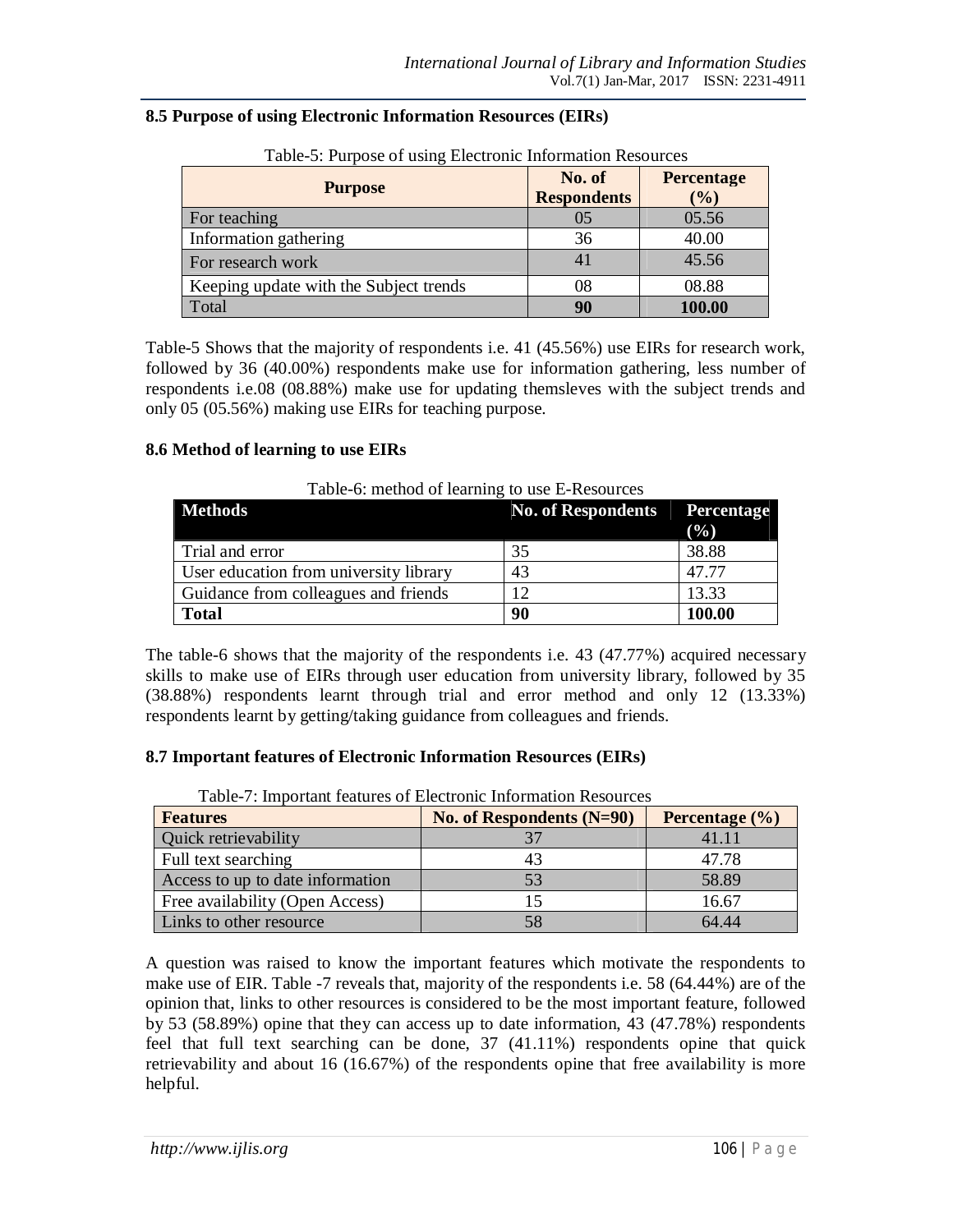| Table-8: Frequency of accessing Electronic Information Resources |                                  |            |                      |               |                       |
|------------------------------------------------------------------|----------------------------------|------------|----------------------|---------------|-----------------------|
| <b>Types of EIRs</b>                                             | <b>Very</b><br><b>Frequently</b> | Frequently | <b>Some</b><br>times | <b>Rarely</b> | <b>Very</b><br>Rarely |
| E-databases                                                      | 30(33.33)                        | 22(24.44)  | 30(33.33)            | 07(7.78)      | 01(1.4)               |
| E-Journals                                                       | 10(22.22)                        | 43 (47.78) | 21(23.34)            | 03(3.33)      | 03(03.33)             |
| E-articles/E-reprints                                            | 26(28.89)                        | 38 (42.22) | 18 (20.00)           | 06(06.67)     | 02(02.22)             |
| E-books                                                          | 29 (32.22)                       | 34 (37.78) | 20(22.22)            | 05(5.56)      | 02(2.22)              |
| E-News groups                                                    | 27(30.00)                        | 32(35.56)  | 23(25.55)            | 07(7.78)      | 1(1.4)                |
| E-Theses/                                                        | 29(32.22)                        | 26 (28.89) | 22(24.44)            | 07(7.78)      | 6(6.67)               |
| <b>Dissertations</b>                                             |                                  |            |                      |               |                       |

### **8.8 Frequency of accessing Electronic Information Resources (EIRs)**

(Note: Number given in parenthesis shows the percentage)

Results presented in the table-8 reveal that, 30 (33.33%) respondents are using e-databases very frequently and sometimes and only 7 (7.78%) respondents use rarely. Majority of the respondents i.e. 43 (47.78%) use e-journals frequently, followed by 38 (42.22%) use earticles/e-reprints frequently, about 29 (32.22%) respondents are making use of e-books very frequently, whereas, 07 (07.78%) respondents are using e-news groups rarely, about 35.56% of the respondents make use of e-news group frequently. 29 (32.22%) of respondents use etheses/ dissertations most frequently.

### **8.9 Awareness about UGC –INFONET consortium**

|  | Table-9: Awareness about UGC – INFONET consortium |  |
|--|---------------------------------------------------|--|
|--|---------------------------------------------------|--|

| <b>Awareness</b> | <b>No. of Respondents</b> | <b>Percentage</b> |
|------------------|---------------------------|-------------------|
| Yes              | 87                        | 96.67             |
| N <sub>0</sub>   | 03                        | 03.33             |
| <b>Total</b>     | 90                        | 100.00            |

Table–9 shows the awareness of UGC-Infonet Digital Library Consortium among the respondents available through the library. Majority of the respondents i.e. 87 (96.67%) are aware of UGC-INFONET consortium and only 03 (03.33%) respondents are not aware.

#### **8.10 Knowledge about Copyright /Intellectual Property Rights (IPR)**

| <b>Knowledge of IRP Act</b> | <b>No. of Respondents</b> | Percentage $(\% )$ |  |
|-----------------------------|---------------------------|--------------------|--|
| Yes                         |                           |                    |  |
| No                          |                           | 07.78              |  |
| <b>Total</b>                |                           | 100.00             |  |

Table-10: Knowledge about Copyright /Intellectual Property Rights (IPR)

Copyright is a major issue in making use of EIRs. To make use of plenty of EIRs available over Internet, the users must be well acquainted with copyright issues which promote the ethical and fair use of information. Keep this in view; a question was raised to know the respondents' awareness about copyright and IPR in making use of EIRs. Table-10 indicates that 83 (99.22%) respondents have knowledge about copyright act, whereas, 07 (07.78 %) of the respondents do not have knowledge about the same.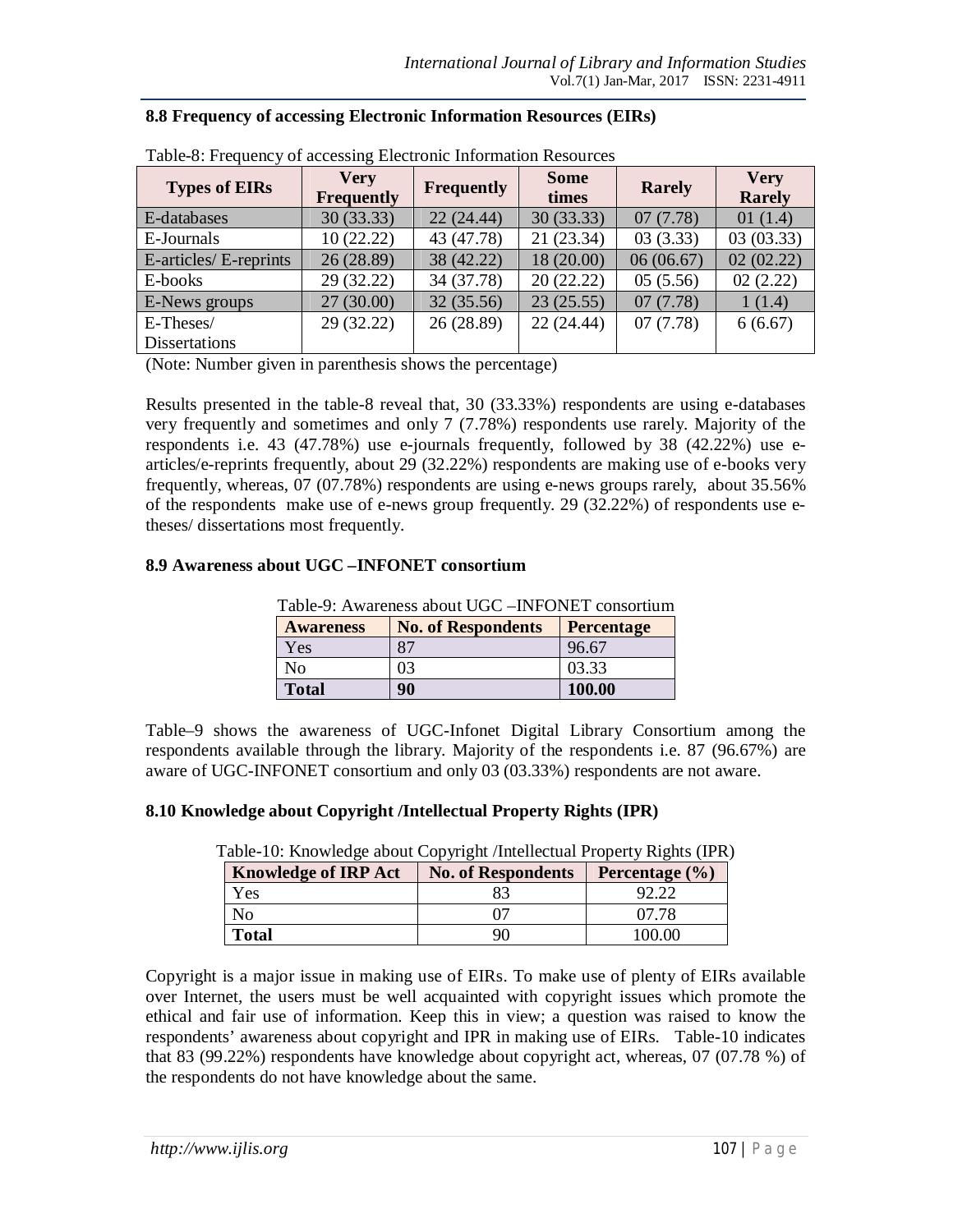| Table-11Problems faced by the respondents in making use of EIRs |                    |                       |  |  |  |
|-----------------------------------------------------------------|--------------------|-----------------------|--|--|--|
| Problem                                                         | No.                | of Percentage $(\% )$ |  |  |  |
|                                                                 | <b>Respondents</b> |                       |  |  |  |
| Difficult to search without assistance                          | 24                 | 26.67                 |  |  |  |
| Too expensive                                                   | 06                 | 06.67                 |  |  |  |
| Lack of Time                                                    | 01                 | 01.11                 |  |  |  |
| Non Availability of required E-resources                        | 02                 | 02.22                 |  |  |  |
| Lack of Training                                                | 38                 | 42.22                 |  |  |  |
| Lack of Hardware & Software                                     | 03                 | 03.33                 |  |  |  |
| <b>Technical problems</b>                                       | 04                 | 04.44                 |  |  |  |
| <b>Information Explosion</b>                                    | 12                 | 13.34                 |  |  |  |
| Total                                                           | 90                 | 100.00                |  |  |  |

#### **8.11 Problems faced by the respondents in making use of EIRs**

Table-11 reveals the different problems being faced by the respondents while accessing and making use of EIRs. It is found that 38 (42.22%) respondents feel that lack of training is a major problem of accessing to e-resources, followed by 24 (26.67%) respondents find it difficult to search e-resources without assistance. About 12 (13.34%) opine that information explosion is one of the problems, 04 (04.44%) respondents face technical problems and 02 (02.22%) respondents express that non availability of required e-resources is a major problem.

### **8.12 Need for training / orientation programs**

| <b>Responses</b> | <b>No. of Respondents</b> | Percentage $(\%)$ |
|------------------|---------------------------|-------------------|
| Yes              | 36                        | 95.56             |
| No               | )4                        | 04.44             |
| <b>Total</b>     | 90                        | 100.00            |

Table-12: Need for training / orientation programs

Today large proportion of library budget is being allocated to acquire EIRs in academic libraries like Universities and colleges to promote the use of EIRs. But due to the lack of training and orientation programs the acquired EIRs are either unused or unaware by the users. Hence, a question was asked to whether the respondents required training program. The table-12 reveals that, 86 (95.56%) respondents feel they need training to make use of EIRs, whereas only 04 (04.44%) respondents feel that they not require.

#### **8.13 Mode of Training**

Table-13: Mode of Training

| Mode of training                   | No. of<br><b>Respondents</b> | Percentage $(\%)$ |
|------------------------------------|------------------------------|-------------------|
| Workshop with hands on experiences | 26                           | 28.89             |
| <b>Online Tutorial</b>             | 11                           | 12.22             |
| Self help guide                    | 03                           | 03.33             |
| Provision of list of resources     |                              | 12.22             |
| Support when needed                | 34                           | 37.78             |
| One-on-one demonstration           | 05                           | 05.56             |
| <b>Total</b>                       | 90                           | 100.00            |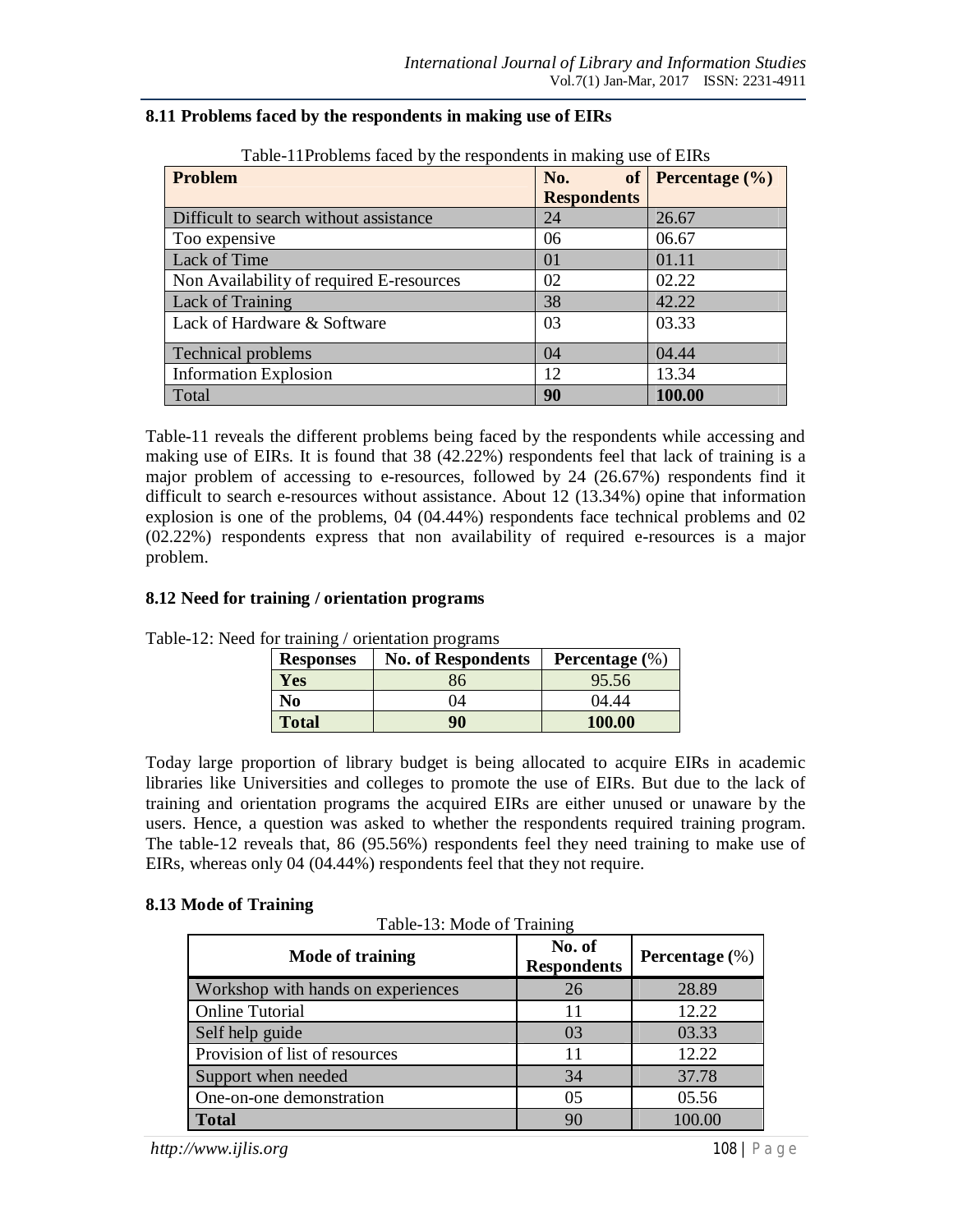Table-13 depicts the mode of training preferred by the respondents in making use of EIRs effectively. Majority of the respondents i.e. 34 (37.78%) prefer support by the library staff whenever it is needed, while 26 (28.89%) respondents prefer workshop with hands on experience, followed by 11 (12.22%) respondents prefer online tutorials and others as reflected in table.

| <b>Advantages</b>                   | <b>No. of Respondents</b> | Percentage $(\%)$ |
|-------------------------------------|---------------------------|-------------------|
| Less time in searching              | 68                        | 75.56             |
| Simultaneous Usage                  | 41                        | 45.56             |
| Easy accessibility                  | 61                        | 67.78             |
| Downloading facility                | 63                        | 70.00             |
| Multiple choice formats             | 43                        | 47.78             |
| Access to comprehensive information | 29                        | 32.22             |
| Multiuser access                    | 49                        | 54.44             |
| Archival facility                   | 34                        | 37.78             |

Table-14: Advantages of Electronic Information Resources

### **9. 14 Advantages of Electronic Information Resources 10.**

A question was raised to elicit the opinion of the respondents about the advantages of making use of electronic information resources. Table-14 reveals that the majority of respondents i.e. 68 (75.56%) feel that it takes less time in searching, about 63 (70.00%) respondents indicate that downloading facility is an advantage and 49 (54.44%) respondents opine that multi users accessibility is an advantage. While the least number of respondents i.e. 29 (32.22%) are of the opinion that accessibility to comprehensive information is an advantage.

| <b>Response</b>   | <b>No. of Respondents</b> | Percentage $(\% )$ |
|-------------------|---------------------------|--------------------|
| Strongly agree    | 62                        | 68.89              |
| Agree             | 22                        | 22.44              |
| Uncertain         | 03                        | 03.33              |
| Disagree          | 02                        | 02.33              |
| Strongly disagree | 01                        | 01.11              |
| <b>Total</b>      | 99                        | 100.00             |

#### **8.15 Impact of Electronic Information Resources on Research and Academies**  Table-15: Impact of Electronic Information Resources

The respondents were asked to give their opinion about the impact of Electronic Information Resources on their research activity .Table-15 reveals that 62 (68.89%) respondents strongly agree that their quality of research has increased, followed by 22 (22.44%) agreed, 3 (3.33%) respondents felt uncertain and only one (01.11) respondent strongly disagrees.

## **9. Major findings of the study**

- Majority of the respondents i.e. 45 (50.00%) prefer both print and online resources, 27 (30.00%) respondents prefer online resource and 18 (20.00%) of the respondents prefer printed resources.
- About 86 (95-96%) are aware of the e-resources and 04 (04.44%) are not aware.
- Majority of respondents, i.e. 41 (45.56%) are using EIRs for research work.
- Majority of the respondents i.e. 43 (47.77%) acquired necessary skill to use EIRs through user education from university library.